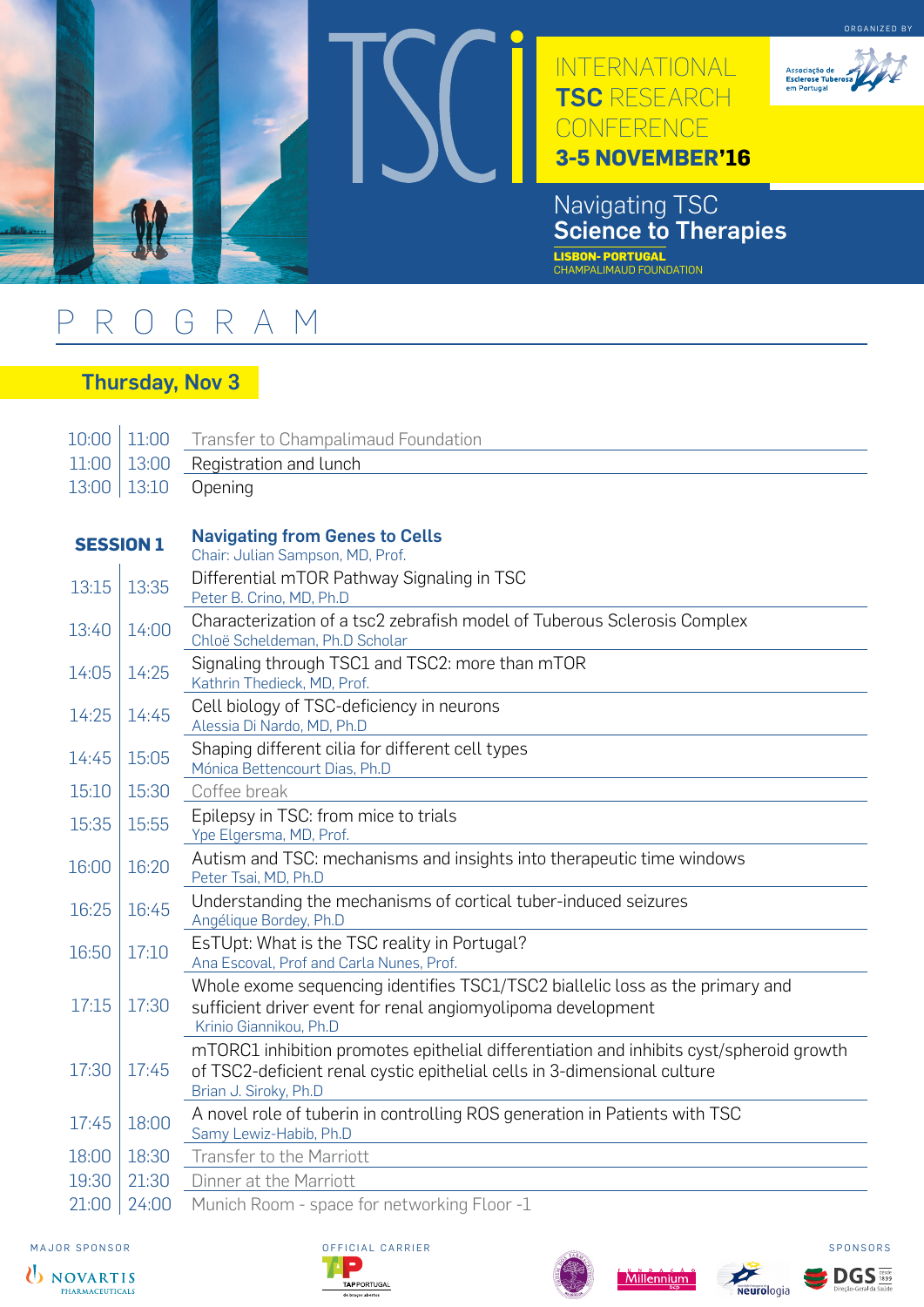

## Friday, Nov 4

|                  | $6:30$ 7:30 | Meet the Experts at Breakfast                                                                                                                                                       |
|------------------|-------------|-------------------------------------------------------------------------------------------------------------------------------------------------------------------------------------|
| 7:45             |             | Transfer to Champalimaud Foundation                                                                                                                                                 |
| <b>SESSION 2</b> |             | <b>Navigating from Cells to Disease</b><br>Chair: Petrus J de Vries, Prof.                                                                                                          |
| 8:30             | 9:00        | Genetics of TSC: Update and Applications in Clinical Practice<br>Julian Sampson, MD, Prof.                                                                                          |
| 9:05             | 9:25        | mTOR Inhibitors for the treatment of epilepsy<br>David N. Franz, MD                                                                                                                 |
| 9:30             | 9:50        | Towards differentiating TSC children with and without autism<br>using regional cortical connectivity<br>Andrew C. Papanicolau, Ph.D                                                 |
| 9:55             | 10:15       | Can we find natural clusters of Tuberous Sclerosis Complex<br>Associated Neuropsychiatric Disorders? A Pilot feasibility study<br>Loren Leclezio, MSc, Med (neurosci), Ph.D Scholar |
| 10:15            | 10:30       | Resting-state neurophysiological activity in young people with TSC vs. young people with<br>idiopathic ASD, ADHD and ASD+ADHD<br>Elizabeth Shephard, MD, Ph.D                       |
| 10:30            | 10:45       | Tuberous Sclerosis Complex neuropathology requires glutamate-cysteine ligase<br>Jacek Jaworski, Ph.D                                                                                |
| 10:45            | 11:15       | Coffee break                                                                                                                                                                        |
| 11:10            | 11:30       | Microstructures at ultrahigh MRI fields for early detection of neuroplasticity<br>Noam Shemesh, Ph.D                                                                                |
| 11:35            | 11:55       | Imaging evaluation of Tuberous Sclerosis Complex: Recent advances and future<br>directions<br>Asim F. Choudhri, MD                                                                  |
| 12:00            | 12:20       | Beyond Rapalogs: Achieving a Cytocidal Response in LAM and TSC Associated Tumors<br>Elizabeth P. Henske, MD                                                                         |
| 12:25            | 12:45       | TSC renal cystic disease & Final analysis of Exist 2<br>John J. Bissler, MD                                                                                                         |
| 12:45            | 13:45       | Lunch                                                                                                                                                                               |
| <b>SESSION 3</b> |             | <b>Navigating Disease to Optimum Health</b><br>Chair: Paolo Curatolo, MD                                                                                                            |
| 13:45            | 14:05       | Neuroimaging of Tuberous Sclerosis Complex<br>Simon K. Warfield, Ph.D                                                                                                               |
| 14:10            | 14:30       | Long-term follow-up of TSC patients with epilepsy treated preventatively<br>Sergiusz Józwiak, MD, Ph.D                                                                              |
| 14:35            | 14:55       | Tuberous Sclerosis Complex: Cannabanoids in the treatment of epilepsy<br>$ohath \wedge Thial \wedge M \cap Dh \cap$                                                                 |



MAJOR SPONSOR SPONSORS OFFICIAL CARRIER SPONSORS



Elizabeth A. Thiele, MD, Ph.D